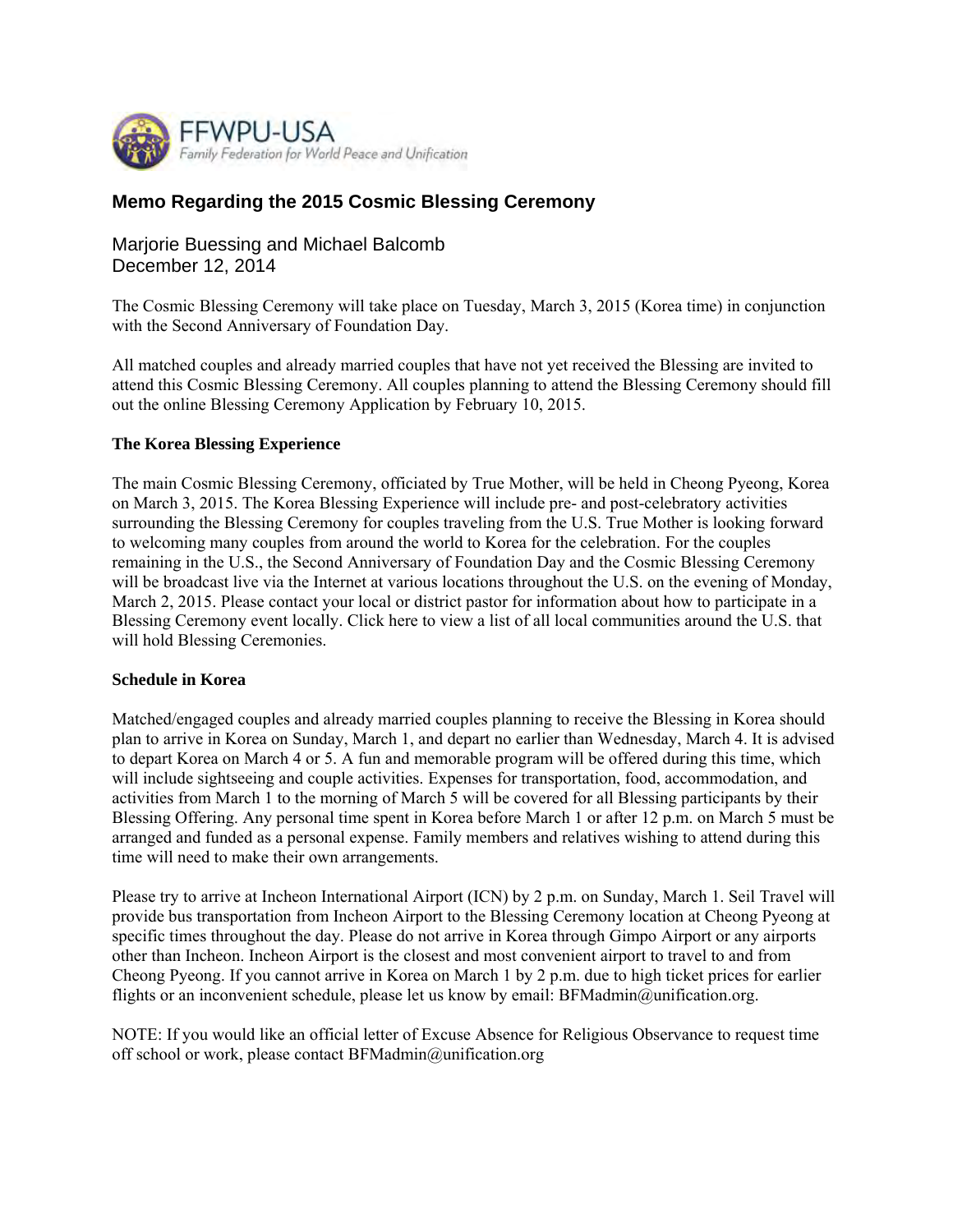### **Accommodations**

All USA Blessing participants and guests will be staying at the Hanwha Resort (café, sauna, game room, billiards, karaoke, and supermarket).

### **Flight Information**

All travelers to Korea (Blessing participants and guests) must complete the Flight Info and Accommodations form.

### **Details for Family Members & Guests Traveling to Korea**

For family members and guests who will travel to Korea, accommodations, meals and transportation will be provided for the general cost of around \$40 per day for accommodations and meals, and \$20 for transportation each way for transportation to/from Incheon Airport and to/from Cheong Pyeong. These fees must be paid to the USA-BFM staff on arrival at the Hanwha Resort.

### **The Korea Travel Grant**

To support couples that will travel to Korea for the upcoming Holy Marriage Blessing Ceremony on March 3, the National USA Family Federation Headquarters is offering an opportunity for individuals residing in the U.S. who will participate in the Blessing Ceremony in Korea to apply for a travel grant of \$500 *per individual* towards their travel expenses. With this travel grant, the expenses of attending the Blessing Ceremony in Korea will be significantly reduced to a similar cost of attending the Blessing in the U.S.

To apply, applicants must submit the application form below. Recipients of the Korea Travel Grant will be chosen based on the quality and sincerity of the essay submissions. The deadline to apply is January 11, 2015.

#### **Blessing Requirements**

Reminder: All engaged/matched couples and already married couples must complete the following Blessing requirements by February 10, 2015 to receive the Marriage Blessing:

#### **1. Level 3 Blessing Education**

The Level 3 Blessing Education is designed to help engaged couples prepare for married life and the Blessing. There will be two national Level 3 workshops in January. One will be held on January 10-11 at the Bay Area Family Church in California and the other on January 23-25 at UTS, New York.

#### **2. Blessing Interview**

The Blessing Interview should be completed before a couple is matched, but if you have not yet done so, please complete the Blessing Interview so as soon as possible. This interview is designed to help you leave your past completely behind you, receive the forgiveness and grace of God and True Parents and enter the Blessing with a renewed and pure heart.

### **3. Matching Report Form for Matched Couples**

All matched couples must report their engagement to the National Blessing  $&$  Family Ministry by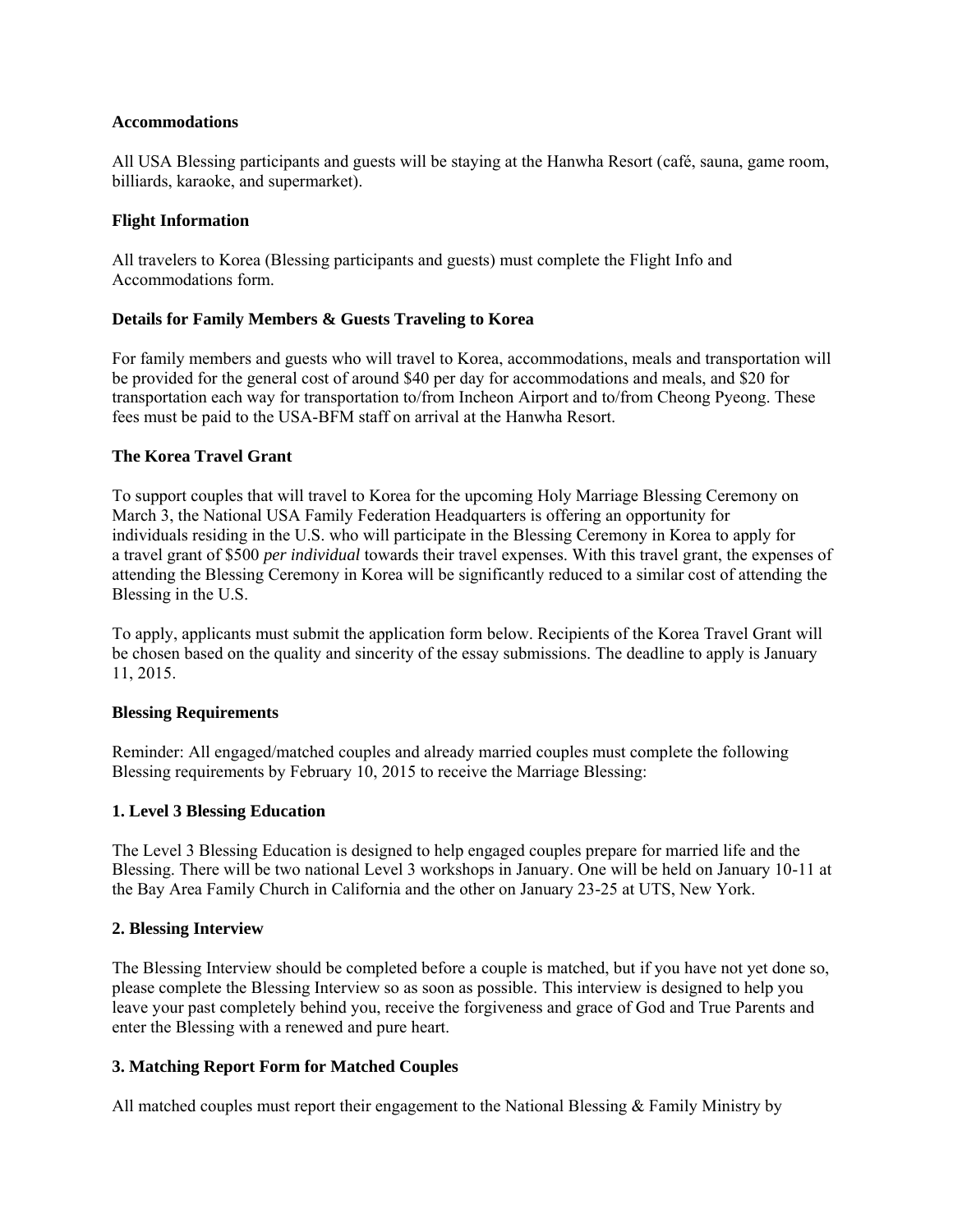completing the Matching Report Application.

## **4. Blessing Ceremony Application & Blessing Offering**

All couples that plan to receive the Blessing (in Korea or in US) must complete the online Blessing Ceremony Application. The Blessing Offering is paid at the end of the application form to qualify applicants to receive the Blessing.

# **Cheon Il Guk Matching**

Prior to the ceremony, there will also be a Cheon Il Guk Matching facilitated by True Mother. Individuals wishing to participate in the Cheon Il Guk Matching facilitated by True Mother should plan to arrive in Korea by Wednesday, February 25 and depart no earlier than Wednesday, March 4. There will be a special workshop in Korea for all Cheon Il Guk Matching applicants prior to the Blessing Ceremony from February 26 through 27. The Matching Ceremony will take place during the workshop. Only those who are physically present will be able to participate. Expenses for transportation, meals and lodging will be covered by the Blessing Offering for all CIG Matching participants. Individuals interested in participating in the CIG Matching must complete Matching Candidate Application. Upon completing the Matching Candidate Application, all applicants will have a phone conversation with a BFM staff to confirm their attendance.

# **Accommodations**

CIG Matching participants will be staying at the Cheonga Camp (Cheong Shim International Youth Center). All CIG Matching participants must also complete the Flight Info and Accommodations form.

The National Blessing & Family Ministry can be contacted at BFMadmin@unification.org to answer any questions regarding the upcoming Blessing.

Sincerely,

Dr. Michael Balcomb President FFWPU - USA

Marjone Buessing

Marjorie Buessing Interim Director BFM, FFWPU - USA

# **Holy Marriage Blessing Celebrations Nationwide**

Below are celebrations across the United States that will be celebrating marriage and family through the